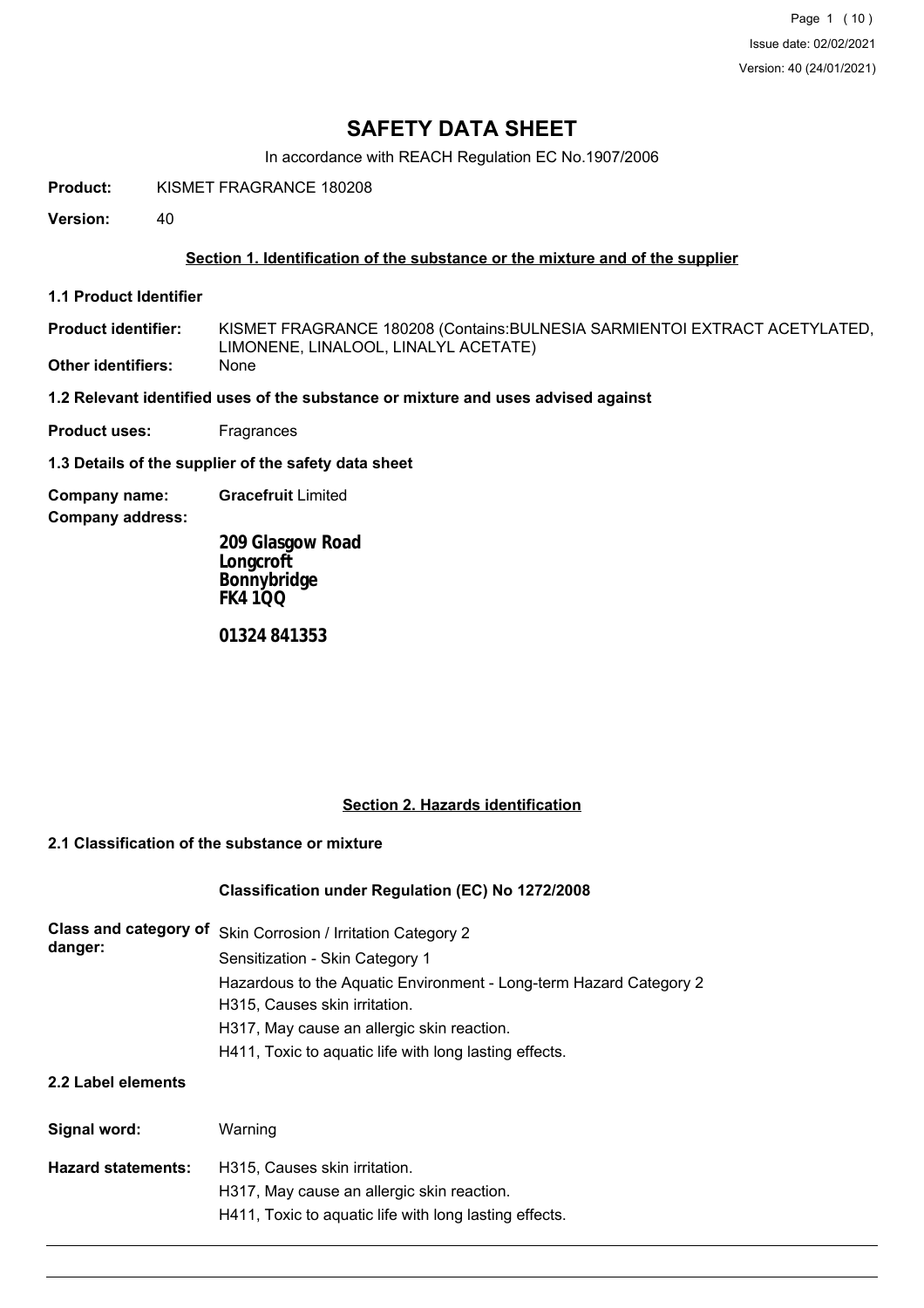# **SAFETY DATA SHEET**

In accordance with REACH Regulation EC No.1907/2006

| <b>Product:</b>              |    | KISMET FRAGRANCE 180208                                                                                                                                                                                                                                                                                                                                                                                                                                                                                                                                                                                                                                  |  |  |  |
|------------------------------|----|----------------------------------------------------------------------------------------------------------------------------------------------------------------------------------------------------------------------------------------------------------------------------------------------------------------------------------------------------------------------------------------------------------------------------------------------------------------------------------------------------------------------------------------------------------------------------------------------------------------------------------------------------------|--|--|--|
| <b>Version:</b>              | 40 |                                                                                                                                                                                                                                                                                                                                                                                                                                                                                                                                                                                                                                                          |  |  |  |
| Supplemental<br>Information: |    | EUH208, Contains ALPHA-PINENES, BETA-CARYOPHYLLENE, BETA-PINENES, CITRAL,<br>CITRONELLOL, HYDROXYCITRONELLAL, LAURALDEHYDE. May produce an allergic<br>reaction.                                                                                                                                                                                                                                                                                                                                                                                                                                                                                         |  |  |  |
| Precautionary<br>statements: |    | P261, Avoid breathing vapour or dust.<br>P264, Wash hands and other contacted skin thoroughly after handling.<br>P272, Contaminated work clothing should not be allowed out of the workplace.<br>P273, Avoid release to the environment.<br>P280, Wear protective gloves/eye protection/face protection.<br>P302/352, IF ON SKIN: Wash with plenty of soap and water.<br>P333/313, If skin irritation or rash occurs: Get medical advice/attention.<br>P362, Take off contaminated clothing and wash before reuse.<br>P391, Collect spillage.<br>P501, Dispose of contents/container to approved disposal site, in accordance with local<br>regulations. |  |  |  |
| Pictograms:                  |    |                                                                                                                                                                                                                                                                                                                                                                                                                                                                                                                                                                                                                                                          |  |  |  |
| <b>Other hazards:</b>        |    | Hydrocarbon Concentration %:<br>8.398%                                                                                                                                                                                                                                                                                                                                                                                                                                                                                                                                                                                                                   |  |  |  |

# **Section 3. Composition / information on ingredients**

# **3.2 Mixtures**

### **Contains:**

| <b>Name</b>                                                                     | <b>CAS</b>                | <b>EC</b>               | <b>REACH Registration</b><br>No. | %        | <b>Classification for</b><br>(CLP) 1272/2008                               |
|---------------------------------------------------------------------------------|---------------------------|-------------------------|----------------------------------|----------|----------------------------------------------------------------------------|
| <b>IDIMETHYL</b><br><b>IANTHRANILATE</b>                                        | 85-91-6                   | 201-642-6               |                                  | 5-<10%   | EH C3:H412.-                                                               |
| <b>IBULNESIA</b><br><b>ISARMIENTOI</b><br><b>IEXTRACT</b><br><b>IACETYLATED</b> | 94333-88-7,<br>61789-17-1 | 305-067-2,<br>309-448-4 | 01-2120746528-45-xxxx            | $1 - 5%$ | SCI 2-SS 1B-EH A1-<br>EH C1:H315-H317-<br>IH410.-                          |
| <b>ILINALYL ACETATE</b>                                                         | 115-95-7                  | 204-116-4               | 01-2119454789-19-xxxx            | 1-<5%    | ISCI 2-EDI 2-SS 1B:<br>H315-H317-H319,-                                    |
| IOCTAHYDRO-<br><b>ITETRAMETHYL-</b><br><b>IMETHANO-1-</b><br><b>INAPHTHOL</b>   | 5986-55-0                 | 227-807-2               |                                  | $1 - 5%$ | IEH C2:H411 -                                                              |
| <b>ILINALOOL</b>                                                                | 78-70-6                   | 201-134-4               | l01-2119474016-42-xxxx           | $1 - 5%$ | ISCI 2-SS 1B:H315-<br>H317.-                                               |
| <b>I</b> LIMONENE                                                               | 5989-27-5                 | 227-813-5               |                                  | 1-<5%    | IFL 3-SCI 2-SS 1B-AH<br>1-EH A1-EH C1:H226-<br>lH304-H315-H317-<br>IH410.- |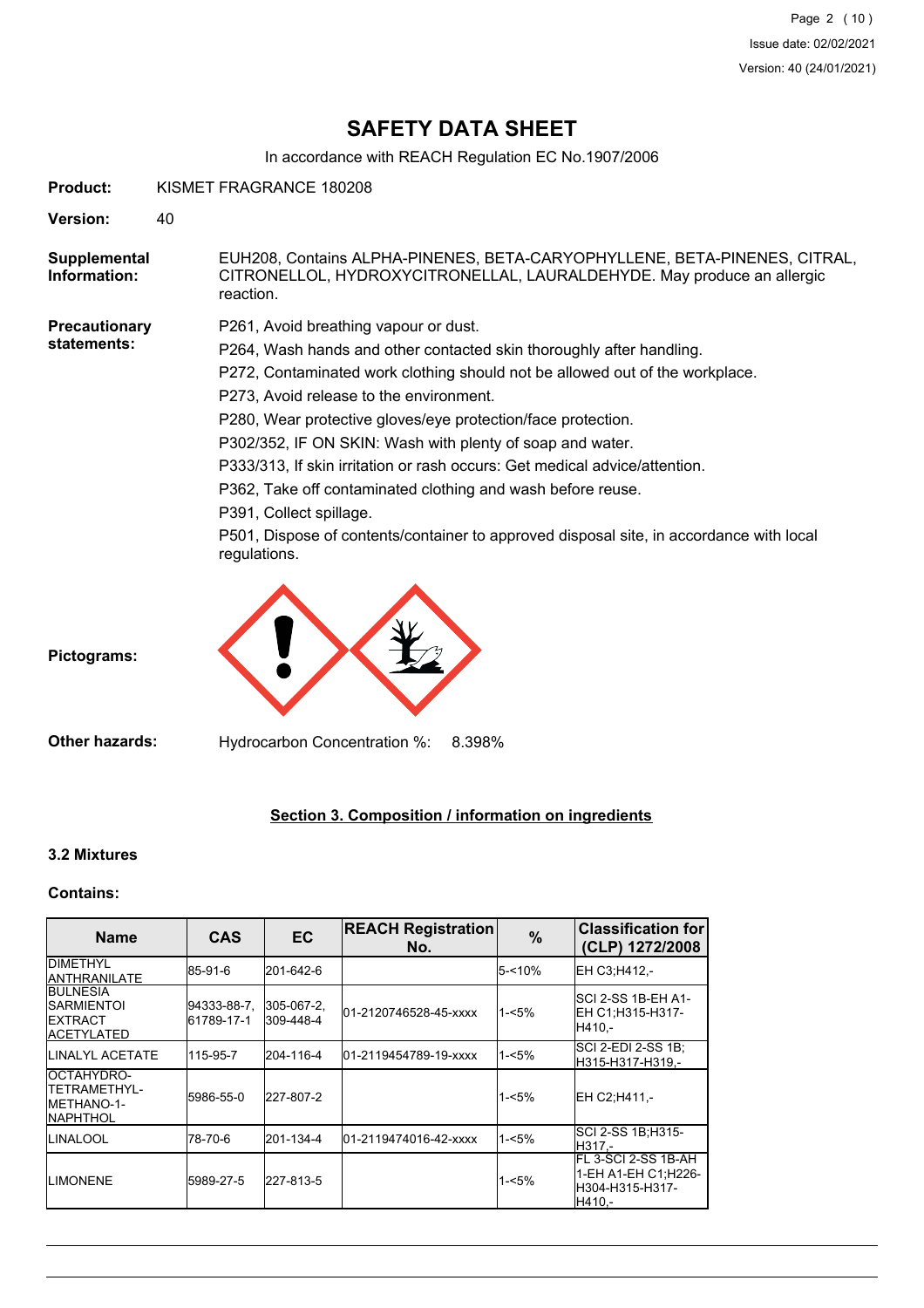Page 3 (10) Issue date: 02/02/2021 Version: 40 (24/01/2021)

# **SAFETY DATA SHEET**

In accordance with REACH Regulation EC No.1907/2006

**Product:** KISMET FRAGRANCE 180208

#### **Version:** 40

| <b>I</b> AMYL SALICYLATE                                                                           | 2050-08-0 | 218-080-2 |                       | $1 - 5%$    | ATO 4-EH A1-EH C1:<br>H302-H410.-                                                              |
|----------------------------------------------------------------------------------------------------|-----------|-----------|-----------------------|-------------|------------------------------------------------------------------------------------------------|
| <b>I</b> ALPHA GUAIENE                                                                             | 3691-12-1 |           |                       | $1 - 5%$    | SCI 2-EDI 2-AH 1:<br>H304-H315-H319,-                                                          |
| ILAURALDEHYDE                                                                                      | 112-54-9  | 203-983-6 | 01-2119969441-33-xxxx | $0.1 - 1%$  | ISCI 2-EDI 2-SS 1B:<br>H315-H317-H319.-                                                        |
| <b>BHT (BUTYLATED</b><br>HYDROXYTOLUENE)                                                           | 128-37-0  | 204-881-4 | 01-2119555270-46-xxxx | $0.1 - 1\%$ | EH A1-EH C1; H410,-                                                                            |
| <b>CITRAL</b>                                                                                      | 5392-40-5 | 226-394-6 | 01-2119462829-23-xxxx | $0.1 - 1\%$ | SCI 2-EDI 2-SS 1;<br>H315-H317-H319.-                                                          |
| BETA-<br><b>ICARYOPHYLLENE</b>                                                                     | 87-44-5   | 201-746-1 |                       | $0.1 - 1\%$ | ISS 1B-AH 1-EH C4:<br>H304-H317-H413,-                                                         |
| $1,3,4,6,7,8-$<br><b>I</b> HEXAHYDRO-<br>[4,6,6,7,8,8]<br><b>IHEXAMETHYLINDENO</b><br>IS.6-CIPYRAN | 1222-05-5 | 214-946-9 | 01-2119488227-29-xxxx | $0.1 - 1\%$ | EH A1-EH C1;H410,-                                                                             |
| <b>JALPHA-PINENES</b>                                                                              | 80-56-8   | 201-291-9 |                       | $0.1 - 1\%$ | FL 3-ATO 4-SCI 2-SS<br>1B-AH 1-EH A1-EH<br>C1;H226-H302-H304-<br>H315-H317-H410.-              |
| <b>BETA-PINENES</b>                                                                                | 127-91-3  | 204-872-5 |                       | $0.1 - 1\%$ | FL 3-SCI 2-SS 1B-AH<br>1-EH A1-EH C1; H226-<br>H304-H315-H317-<br>H410.-                       |
| <b>HYDROXYCITRONELL</b><br>IAL                                                                     | 107-75-5  | 203-518-7 |                       | $0.1 - 1\%$ | EDI 2-SS 1B;H317-<br>H319.-                                                                    |
| <b>CAMPHENE</b>                                                                                    | 79-92-5   | 201-234-8 | 01-2119446293-40-xxxx | $0.1 - 1\%$ | <b>FS 2-EH A1-EH C1:</b><br>H228-H410.-                                                        |
| IGAMMA-TERPINENE                                                                                   | 99-85-4   | 202-794-6 |                       | $0.1 - 1\%$ | FL 3-REP 2-AH 1:<br>H226-H304-H361,-                                                           |
| <b>ICITRONELLOL</b>                                                                                | 106-22-9  | 203-375-0 | 01-2119453995-23-xxxx | $0.1 - 1\%$ | ISCI 2-EDI 2-SS 1B:<br>H315-H317-H319,-                                                        |
| ICAMPHOR                                                                                           | 76-22-2   | 200-945-0 |                       | $0.1 - 1\%$ | FS 2-ATO 4-ATI 4-SCI<br>2-EDI 1-STO-SE 2-EH<br>C2;H228-H302-H315-<br>H318-H332-H371-<br>H411.- |

#### **Substances with Community workplace exposure limits:**

| <b>Name</b>                               | <b>CAS</b> | EC        | %           |
|-------------------------------------------|------------|-----------|-------------|
| <b>BHT (BUTYLATED)</b><br>HYDROXYTOLUENE) | 128-37-0   | 204-881-4 | $0.1 - 1\%$ |
| <b>ICAMPHOR</b>                           | 176-22-2   | 200-945-0 | $0.1 - 1\%$ |
| <b>IDIETHYL PHTHALATE</b>                 | 84-66-2    | 201-550-6 | 50-100%     |

**Substances that are persistent, bioaccumulative and toxic or very persistent and very bioaccumulative, greater than 0.1%:**

Not Applicable

#### **Section 4. First-aid measures**

## **4.1 Description of first aid measures**

IF ON SKIN: Wash with plenty of soap and water.

## **4.2 Most important symptoms and effects, both acute and delayed**

Causes skin irritation.

May cause an allergic skin reaction.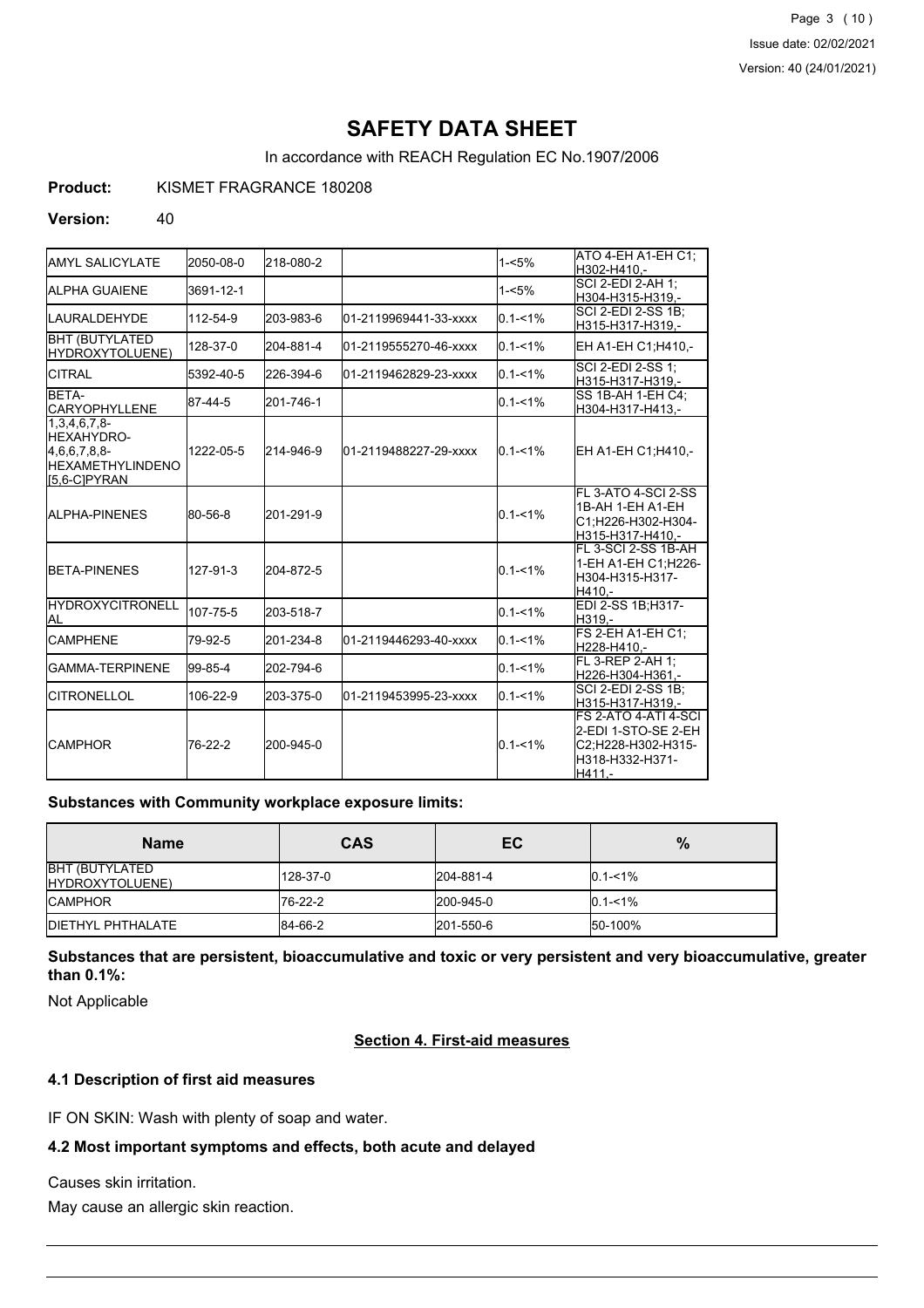Page 4 (10) Issue date: 02/02/2021 Version: 40 (24/01/2021)

# **SAFETY DATA SHEET**

In accordance with REACH Regulation EC No.1907/2006

**Product:** KISMET FRAGRANCE 180208

**Version:** 40

### **4.3 Indication of any immediate medical attention and special treatment needed**

None expected, see Section 4.1 for further information.

#### **SECTION 5: Firefighting measures**

#### **5.1 Extinguishing media**

Suitable media: Carbon dioxide, Dry chemical, Foam.

#### **5.2 Special hazards arising from the substance or mixture**

In case of fire, may be liberated: Carbon monoxide, Unidentified organic compounds.

#### **5.3 Advice for fire fighters:**

In case of insufficient ventilation, wear suitable respiratory equipment.

### **Section 6. Accidental release measures**

#### **6.1 Personal precautions, protective equipment and emergency procedures:**

Avoid inhalation. Avoid contact with skin and eyes. See protective measures under Section 7 and 8.

#### **6.2 Environmental precautions:**

Keep away from drains, surface and ground water, and soil.

#### **6.3 Methods and material for containment and cleaning up:**

Remove ignition sources. Provide adequate ventilation. Avoid excessive inhalation of vapours. Contain spillage immediately by use of sand or inert powder. Dispose of according to local regulations.

### **6.4 Reference to other sections:**

Also refer to sections 8 and 13.

#### **Section 7. Handling and storage**

#### **7.1 Precautions for safe handling:**

Keep away from heat, sparks, open flames and hot surfaces. - No smoking. Use personal protective equipment as required. Use in accordance with good manufacturing and industrial hygiene practices. Use in areas with adequate ventilation Do not eat, drink or smoke when using this product.

## **7.2 Conditions for safe storage, including any incompatibilities:**

Store in a well-ventilated place. Keep container tightly closed. Keep cool. Ground/bond container and receiving equipment. Use explosion-proof electrical, ventilating and lighting equipment. Use only non-sparking tools. Take precautionary measures against static discharge.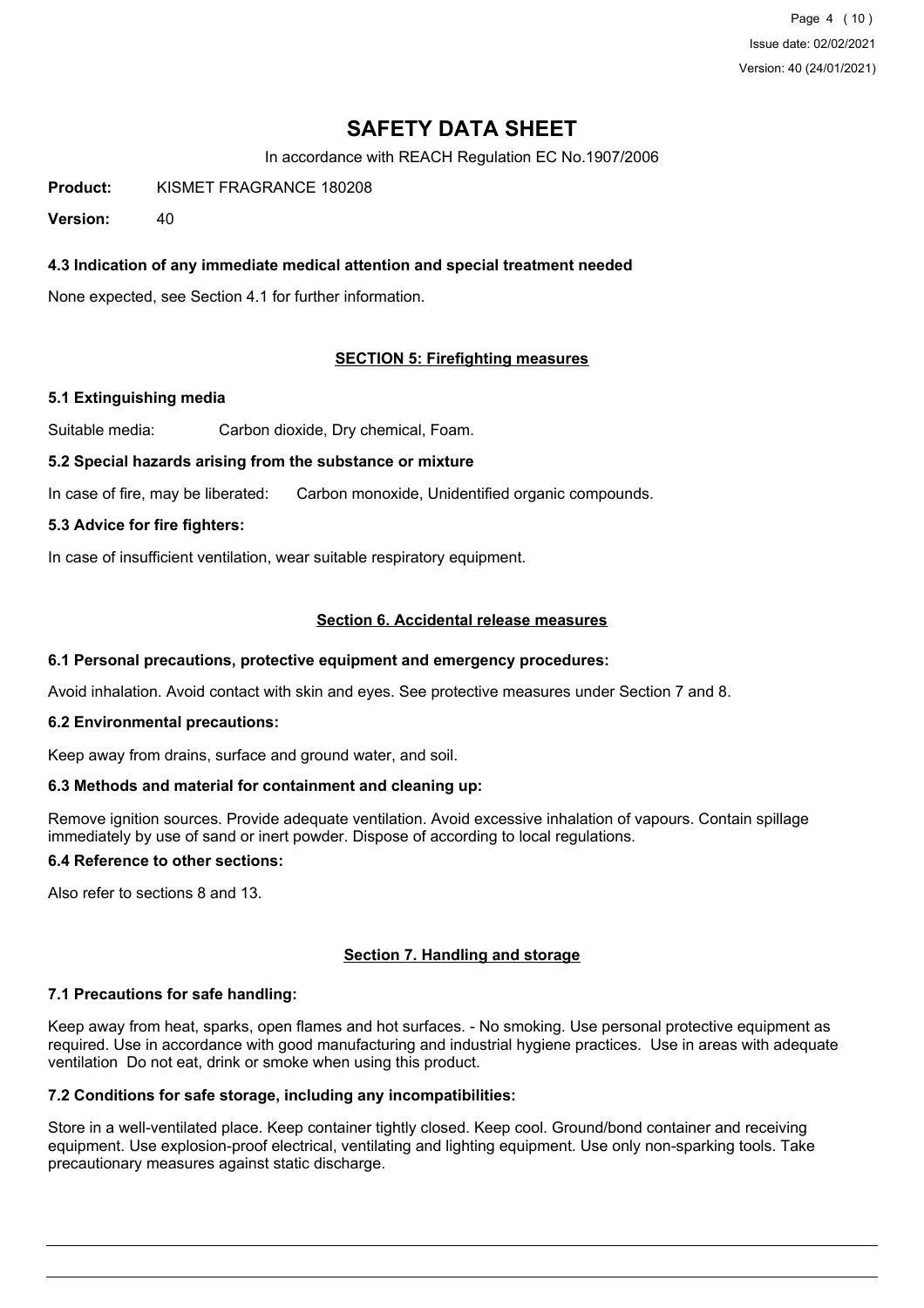Page 5 (10) Issue date: 02/02/2021 Version: 40 (24/01/2021)

# **SAFETY DATA SHEET**

In accordance with REACH Regulation EC No.1907/2006

**Product:** KISMET FRAGRANCE 180208

**Version:** 40

### **7.3 Specific end use(s):**

Fragrances: Use in accordance with good manufacturing and industrial hygiene practices.

### **Section 8. Exposure controls/personal protection**

#### **8.1 Control parameters**

Workplace exposure limits:

| Ingredient                                | <b>CAS</b>           | EC.               | <b>Description</b>                                   | Value |
|-------------------------------------------|----------------------|-------------------|------------------------------------------------------|-------|
| <b>BHT (BUTYLATED)</b><br>HYDROXYTOLUENE) | 128-37-0             | $ 204 - 881 - 4 $ | Long-term exposure limit (8-hour<br>$TWA)$ (mg/m3)   | 10    |
|                                           | 201-550-6<br>84-66-2 |                   | Long-term exposure limit (8-hour<br>$ TWA $ (mg/m3)  | 15    |
| <b>DIETHYL PHTHALATE</b>                  |                      |                   | Short-term exposure limit (15-<br>$ minute)$ (mg/m3) | 10    |

#### **8.2 Exposure Controls**

#### **Eye / Skin Protection**

Wear protective gloves/eye protection/face protection

#### **Respiratory Protection**

Ensure adequate and ongoing ventilation is maintained in order to prevent build up of excessive vapour and to ensure occupational exposure limits are adhered to. If appropriate, and depending on your patterns and volumes of use, the following engineering controls may be required as additional protective measures: a) Isolate mixing rooms and other areas where this material is used or openly handled. Maintain these areas under negative air pressure relative to the rest of the plant. b) Employ the use of Personal protective equipment - an approved, properly fitted respirator with organic vapour cartridges or canisters and particulate filters. c) Use local exhaust ventilation around open tanks and other open sources of potential exposures in order to avoid excessive inhalation, including places where this material is openly weighed or measured. In addition, use general dilution ventilation of the work area to eliminate or reduce possible worker exposures. d) Use closed systems for transferring and processing this material.

Also refer to Sections 2 and 7.

#### **Section 9. Physical and chemical properties**

#### **9.1 Information on basic physical and chemical properties**

| Appearance:                     | Clear yellow to brown liquid |
|---------------------------------|------------------------------|
| Odour:                          | Not determined               |
| <b>Odour threshold:</b>         | Not determined               |
| pH:                             | Not determined               |
| Melting point / freezing point: | Not determined               |
| Initial boiling point / range:  | Not determined               |
| <b>Flash point:</b>             | 96 $°C$                      |
| <b>Evaporation rate:</b>        | Not determined               |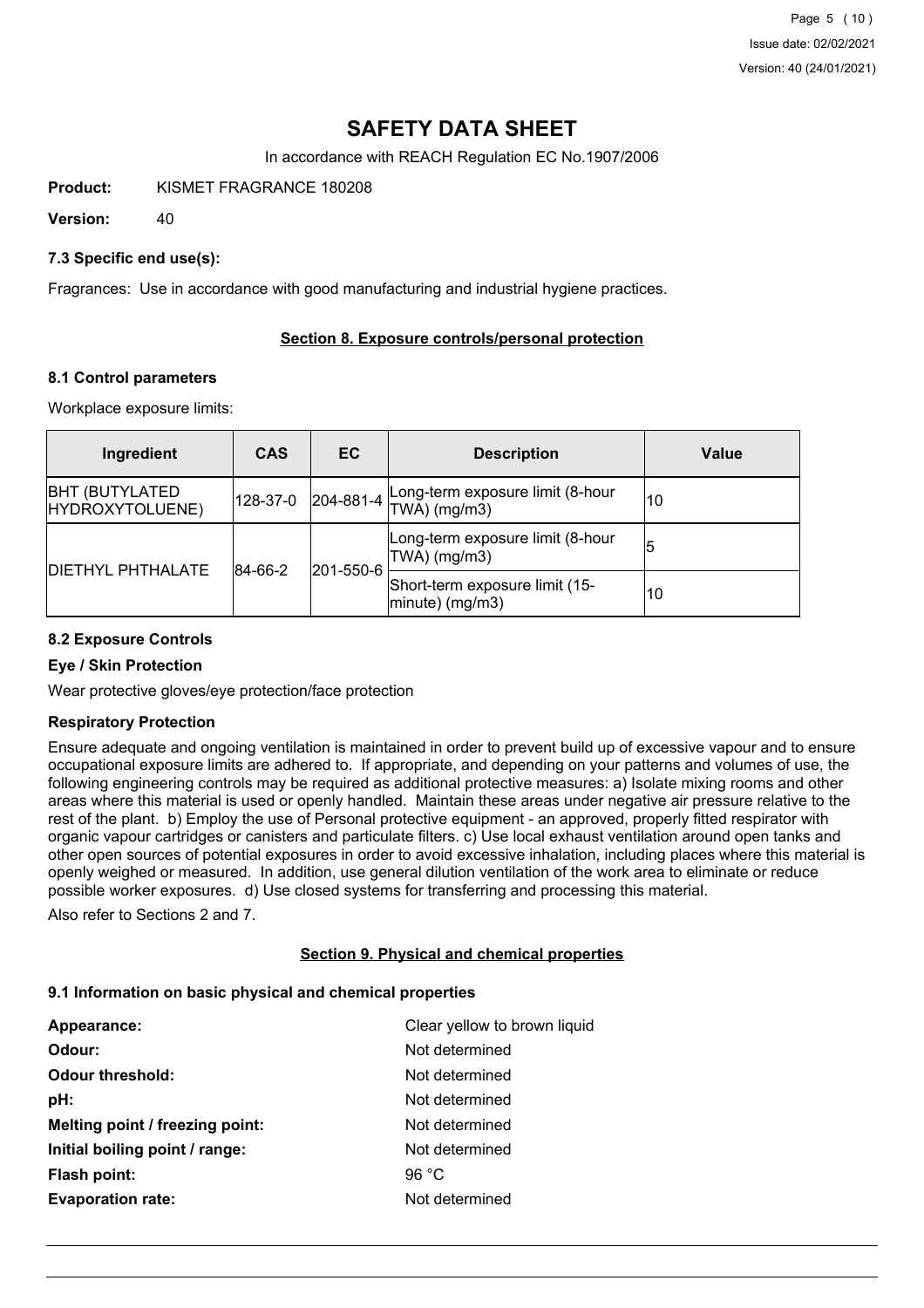Page 6 (10) Issue date: 02/02/2021 Version: 40 (24/01/2021)

# **SAFETY DATA SHEET**

In accordance with REACH Regulation EC No.1907/2006

**Product:** KISMET FRAGRANCE 180208

**Version:** 40

| Flammability (solid, gas):                    | Not determined                               |
|-----------------------------------------------|----------------------------------------------|
| Upper/lower flammability or explosive limits: | Product does not present an explosion hazard |
| Vapour pressure:                              | 0.13007076 mmHg                              |
| Vapour density:                               | Not determined                               |
| <b>Relative density:</b>                      | 1.0620 - 1.0660                              |
| Solubility(ies):                              | Not determined                               |
| Partition coefficient: n-octanol/water:       | Not determined                               |
| Auto-ignition temperature:                    | Not determined                               |
| <b>Decomposition temperature:</b>             | Not determined                               |
| Viscosity:                                    | Not determined                               |
| <b>Explosive properties:</b>                  | Not expected                                 |
| <b>Oxidising properties:</b>                  | Not expected                                 |

**9.2 Other information:** None available

#### **Section 10. Stability and reactivity**

### **10.1 Reactivity:**

Presents no significant reactivity hazard, by itself or in contact with water.

#### **10.2 Chemical stability:**

Good stability under normal storage conditions.

### **10.3 Possibility of hazardous reactions:**

Not expected under normal conditions of use.

#### **10.4 Conditions to avoid:**

Avoid extreme heat.

#### **10.5 Incompatible materials:**

Avoid contact with strong acids, alkalis or oxidising agents.

#### **10.6 Hazardous decomposition products:**

Not expected.

#### **Section 11. Toxicological information**

### **11.1 Information on toxicological effects**

This mixture has not been tested as a whole for health effects. The health effects have been calculated using the methods outlined in Regulation (EC) No 1272/2008 (CLP).

| <b>Acute Toxicity:</b>            | Based on available data the classification criteria are not met. |
|-----------------------------------|------------------------------------------------------------------|
| <b>Acute Toxicity Oral</b>        | >5000                                                            |
| <b>Acute Toxicity Dermal</b>      | Not Applicable                                                   |
| <b>Acute Toxicity Inhalation</b>  | Not Available                                                    |
| <b>Skin corrosion/irritation:</b> | Skin Corrosion / Irritation Category 2                           |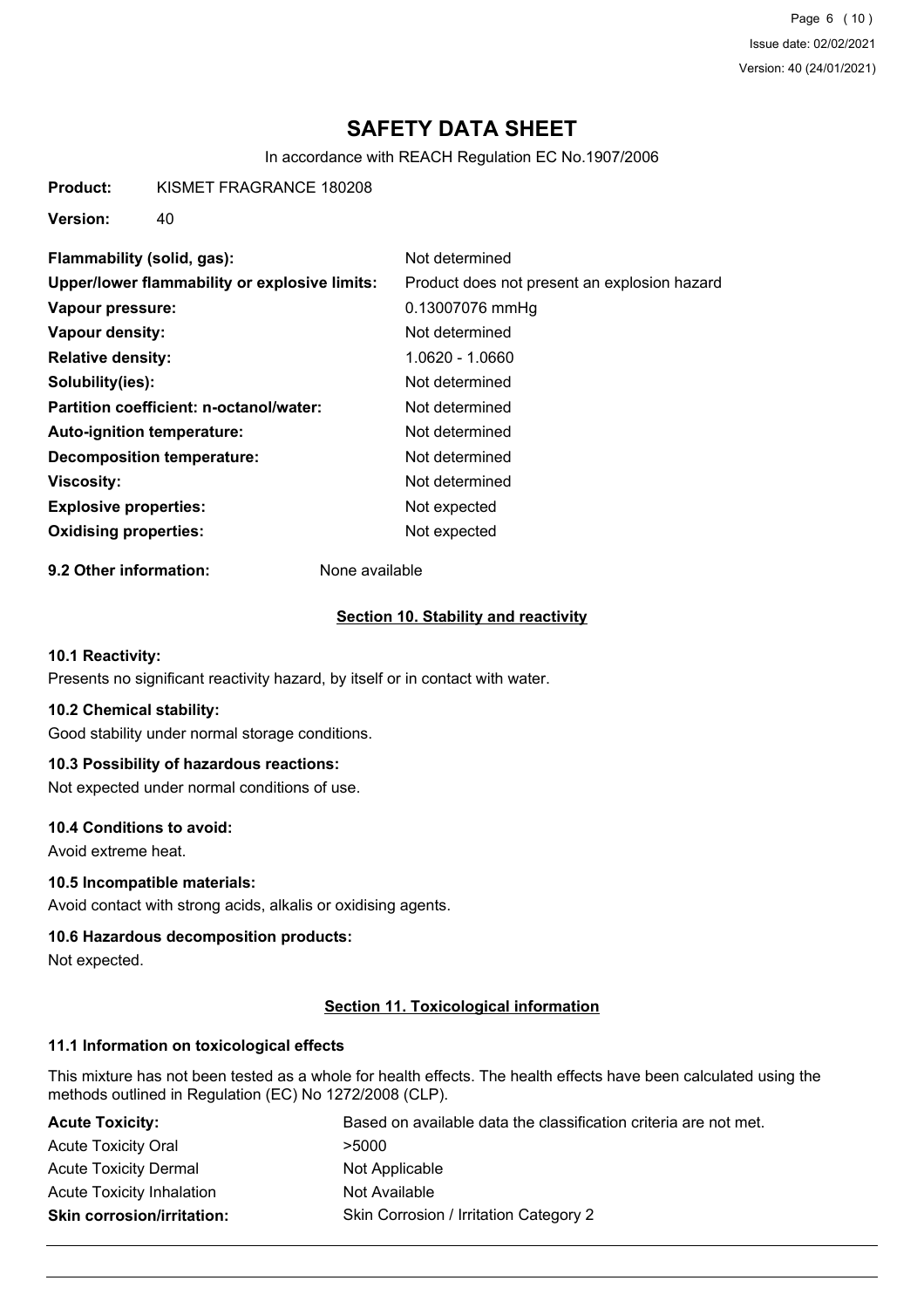# **SAFETY DATA SHEET**

In accordance with REACH Regulation EC No.1907/2006

**Product:** KISMET FRAGRANCE 180208

**Version:** 40

| Serious eye damage/irritation:            | Based on available data the classification criteria are not met. |
|-------------------------------------------|------------------------------------------------------------------|
| <b>Respiratory or skin sensitisation:</b> | Sensitization - Skin Category 1                                  |
| Germ cell mutagenicity:                   | Based on available data the classification criteria are not met. |
| Carcinogenicity:                          | Based on available data the classification criteria are not met. |
| <b>Reproductive toxicity:</b>             | Based on available data the classification criteria are not met. |
| <b>STOT-single exposure:</b>              | Based on available data the classification criteria are not met. |
| <b>STOT-repeated exposure:</b>            | Based on available data the classification criteria are not met. |
| <b>Aspiration hazard:</b>                 | Based on available data the classification criteria are not met. |

#### **Information about hazardous ingredients in the mixture**

| Ingredient              | <b>CAS</b> | EC                | LD50/ATE Oral | LD50/ATE<br>Dermal | LC50/ATE<br><b>Inhalation</b> | <b>LC50</b><br>Route     |
|-------------------------|------------|-------------------|---------------|--------------------|-------------------------------|--------------------------|
| <b>JAMYL SALICYLATE</b> | 2050-08-0  | $ 218 - 080 - 2 $ | 2000          | Not available      | Not available                 | <b>Not</b><br>lavailable |

Refer to Sections 2 and 3 for additional information.

## **Section 12. Ecological information**

**12.1 Toxicity:**

Toxic to aquatic life with long lasting effects.

| 12.2 Persistence and degradability: | Not available |
|-------------------------------------|---------------|
| 12.3 Bioaccumulative potential:     | Not available |

**12.4 Mobility in soil:** Not available

# **12.5 Results of PBT and vPvB assessment:**

This substance does not meet the PBT/vPvB criteria of REACH, annex XIII.

**12.6 Other adverse effects:** Not available

## **Section 13. Disposal considerations**

#### **13.1 Waste treatment methods:**

Dispose of in accordance with local regulations. Avoid disposing into drainage systems and into the environment. Empty containers should be taken to an approved waste handling site for recycling or disposal.

#### **Section 14. Transport information**

| 14.1 UN number:                    | UN3082                                                                                                    |
|------------------------------------|-----------------------------------------------------------------------------------------------------------|
| 14.2 UN Proper Shipping Name:      | ENVIRONMENTALLY HAZARDOUS SUBSTANCE, LIQUID, N.O.S.<br>(BULNESIA SARMIENTOI EXTRACT ACETYLATED, LIMONENE) |
| 14.3 Transport hazard class(es):   | 9                                                                                                         |
| <b>Sub Risk:</b>                   |                                                                                                           |
| 14.4. Packing Group:               | Ш                                                                                                         |
| <b>14.5 Environmental hazards:</b> | This is an environmentally hazardous substance.                                                           |
| 14.6 Special precautions for user: | None additional                                                                                           |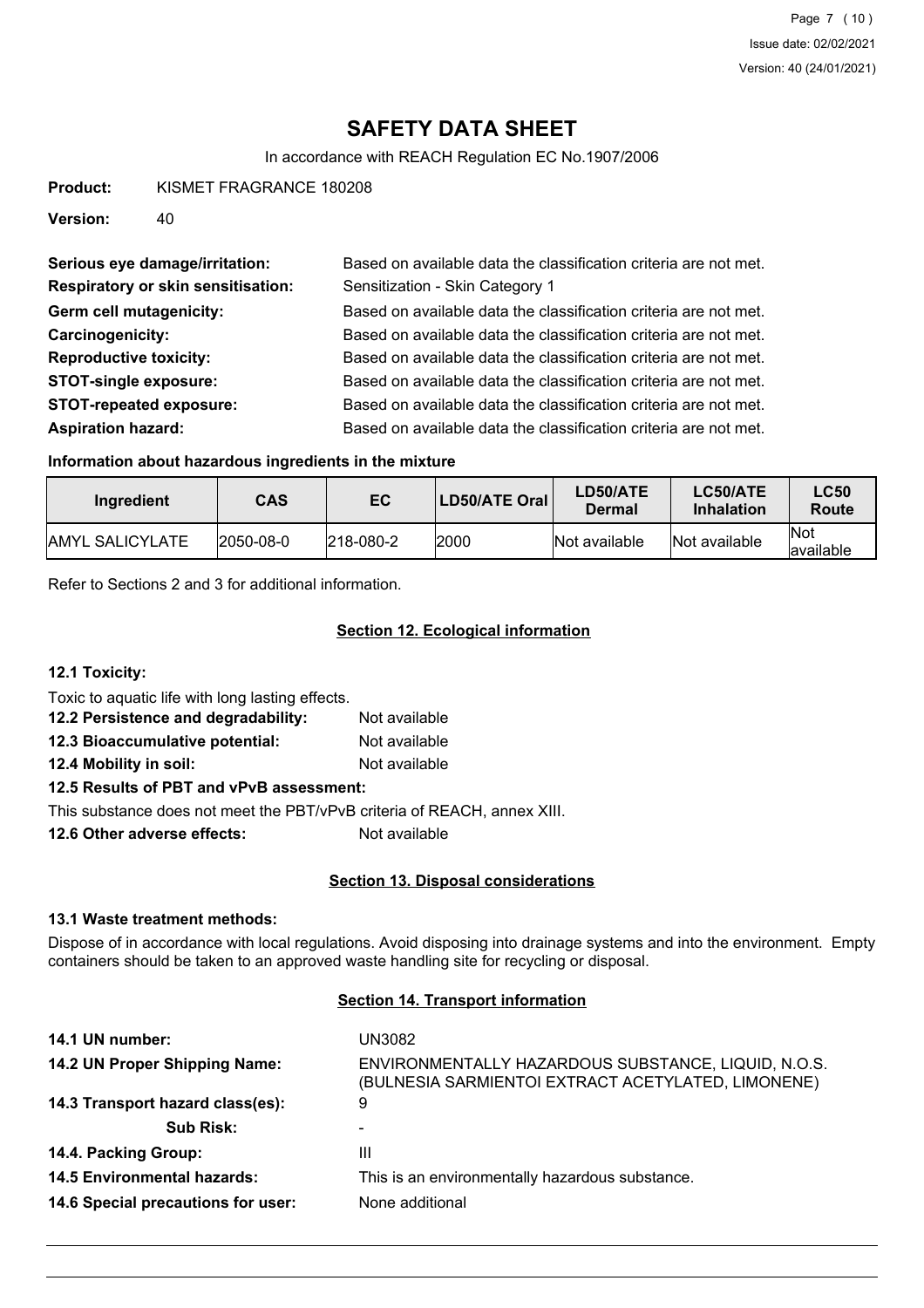Page 8 (10) Issue date: 02/02/2021 Version: 40 (24/01/2021)

# **SAFETY DATA SHEET**

In accordance with REACH Regulation EC No.1907/2006

**Product:** KISMET FRAGRANCE 180208

**Version:** 40

## **14.7 Transport in bulk according to Annex II of MARPOL73/78 and the IBC Code:**

Not applicable

## **Section 15. Regulatory information**

**15.1 Safety, health and environmental regulations/legislation specific for the substance or mixture** None additional

## **15.2 Chemical Safety Assessment**

A Chemical Safety Assessment has not been carried out for this product.

|                          | Section 16. Other information                     |
|--------------------------|---------------------------------------------------|
| Concentration % Limits:  | EH C2=28.34% EH C3=2.81% SCI 2=78.46% SS 1=25.00% |
| Total Fractional Values: | EH C2=3.53 EH C3=35.54 SCI 2=1.27 SS 1=4.00       |
|                          |                                                   |

#### **Key to revisions:**

SECTION 3: Composition/information on ingredients

#### **Key to abbreviations:**

| Abbreviation     | <b>Meaning</b>                                                     |
|------------------|--------------------------------------------------------------------|
| AH <sub>1</sub>  | Aspiration Hazard Category 1                                       |
| ATI <sub>4</sub> | Acute Toxicity - Inhalation Category 4                             |
| ATO 4            | Acute Toxicity - Oral Category 4                                   |
| EDI <sub>1</sub> | Eye Damage / Irritation Category 1                                 |
| EDI <sub>2</sub> | Eye Damage / Irritation Category 2                                 |
| EH A1            | Hazardous to the Aquatic Environment - Acute Hazard Category 1     |
| EH <sub>C1</sub> | Hazardous to the Aquatic Environment - Long-term Hazard Category 1 |
| EH <sub>C2</sub> | Hazardous to the Aquatic Environment - Long-term Hazard Category 2 |
| EH <sub>C3</sub> | Hazardous to the Aquatic Environment - Long-term Hazard Category 3 |
| EH <sub>C4</sub> | Hazardous to the Aquatic Environment - Long-term Hazard Category 4 |
| FL <sub>3</sub>  | Flammable Liquid, Hazard Category 3                                |
| IFS 2            | Flammable Solid, Hazard Category 2                                 |
| H226             | Flammable liquid and vapour.                                       |
| H228             | Flammable solid.                                                   |
| H302             | Harmful if swallowed.                                              |
| H304             | May be fatal if swallowed and enters airways.                      |
| H315             | Causes skin irritation.                                            |
| H317             | May cause an allergic skin reaction.                               |
| H318             | Causes serious eye damage.                                         |
| H319             | Causes serious eye irritation.                                     |
| H332             | Harmful if inhaled.                                                |
| H361             | Suspected of damaging fertility or the unborn child.               |
| H371             | May cause damage to organs (organs, exposure route).               |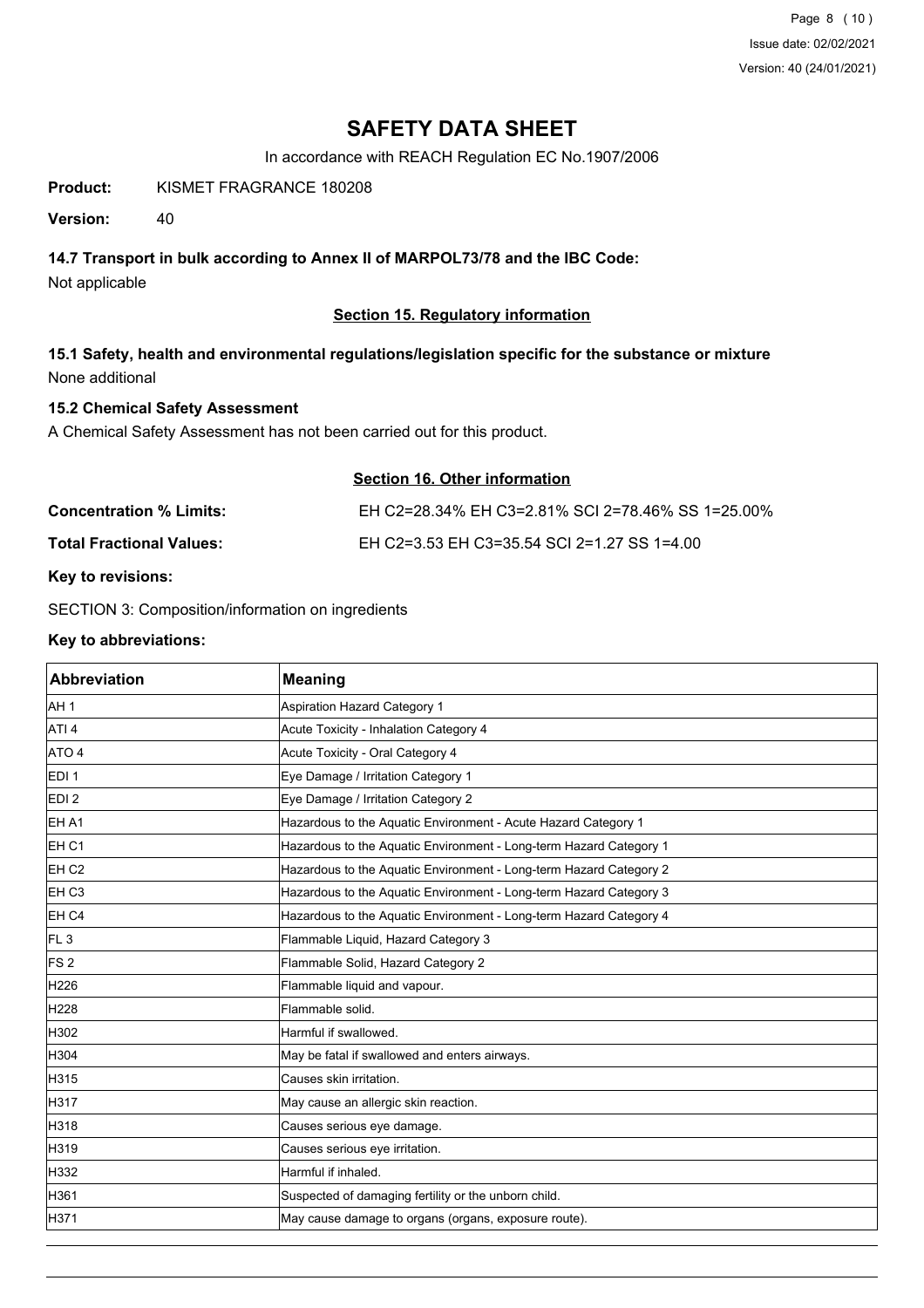Page 9 (10) Issue date: 02/02/2021 Version: 40 (24/01/2021)

# **SAFETY DATA SHEET**

In accordance with REACH Regulation EC No.1907/2006

**Product:** KISMET FRAGRANCE 180208

#### Version: 40

| H410             | Very toxic to aquatic life with long lasting effects.                                                                               |
|------------------|-------------------------------------------------------------------------------------------------------------------------------------|
| H411             | Toxic to aquatic life with long lasting effects.                                                                                    |
| H412             | Harmful to aquatic life with long lasting effects.                                                                                  |
| H413             | May cause long lasting harmful effects to aquatic life.                                                                             |
| P202             | Do not handle until all safety precautions have been read and understood.                                                           |
| P210             | Keep away from heat, sparks, open flames and hot surfaces. - No smoking.                                                            |
| P233             | Keep container tightly closed.                                                                                                      |
| P240             | Ground/bond container and receiving equipment.                                                                                      |
| P241             | Use explosion-proof electrical, ventilating and lighting equipment.                                                                 |
| P242             | Use only non-sparking tools.                                                                                                        |
| P243             | Take precautionary measures against static discharge.                                                                               |
| P <sub>260</sub> | Do not breathe vapour or dust.                                                                                                      |
| P261             | Avoid breathing vapour or dust.                                                                                                     |
| P <sub>264</sub> | Wash hands and other contacted skin thoroughly after handling.                                                                      |
| P270             | Do not eat, drink or smoke when using this product.                                                                                 |
| P271             | Use only outdoors or in a well-ventilated area.                                                                                     |
| P272             | Contaminated work clothing should not be allowed out of the workplace.                                                              |
| P273             | Avoid release to the environment.                                                                                                   |
| P <sub>280</sub> | Wear protective gloves/eye protection/face protection.                                                                              |
| P301/310         | IF SWALLOWED: Immediately call a POISON CENTER or doctor/physician.                                                                 |
| P301/312         | IF SWALLOWED: call a POISON CENTER or doctor/physician if you feel unwell.                                                          |
| P302/352         | IF ON SKIN: Wash with plenty of soap and water.                                                                                     |
| P303/361/353     | IF ON SKIN (or hair): Remove/take off immediately all contaminated clothing. Rinse skin with water/shower.                          |
| P304/340         | IF INHALED: Remove victim to fresh air and keep at rest in a position comfortable for breathing.                                    |
| P305/351/338     | IF IN EYES: Rinse cautiously with water for several minutes. Remove contact lenses, if present and easy to<br>do. Continue rinsing. |
| P308/313         | IF exposed or concerned: Get medical advice/attention.                                                                              |
| P309/311         | IF exposed or if you feel unwell: Call a POISON CENTRE or doctor/physician.                                                         |
| P310             | Immediately call a POISON CENTER or doctor/physician.                                                                               |
| P330             | Rinse mouth.                                                                                                                        |
| P331             | Do not induce vomiting                                                                                                              |
| P332/313         | If skin irritation occurs: Get medical advice/attention.                                                                            |
| P333/313         | If skin irritation or rash occurs: Get medical advice/attention.                                                                    |
| P337/313         | If eye irritation persists: Get medical advice/attention.                                                                           |
| P362             | Take off contaminated clothing and wash before reuse.                                                                               |
| P363             | Wash contaminated clothing before reuse.                                                                                            |
| P370/378         | In case of fire: Use carbon dioxide, dry chemical, foam for extinction.                                                             |
| P391             | Collect spillage.                                                                                                                   |
| P403/235         | Store in a well-ventilated place. Keep cool.                                                                                        |
| P405             | Store locked up.                                                                                                                    |
| P501             | Dispose of contents/container to approved disposal site, in accordance with local regulations.                                      |
| REP <sub>2</sub> | Toxic to Reproduction Category 2                                                                                                    |